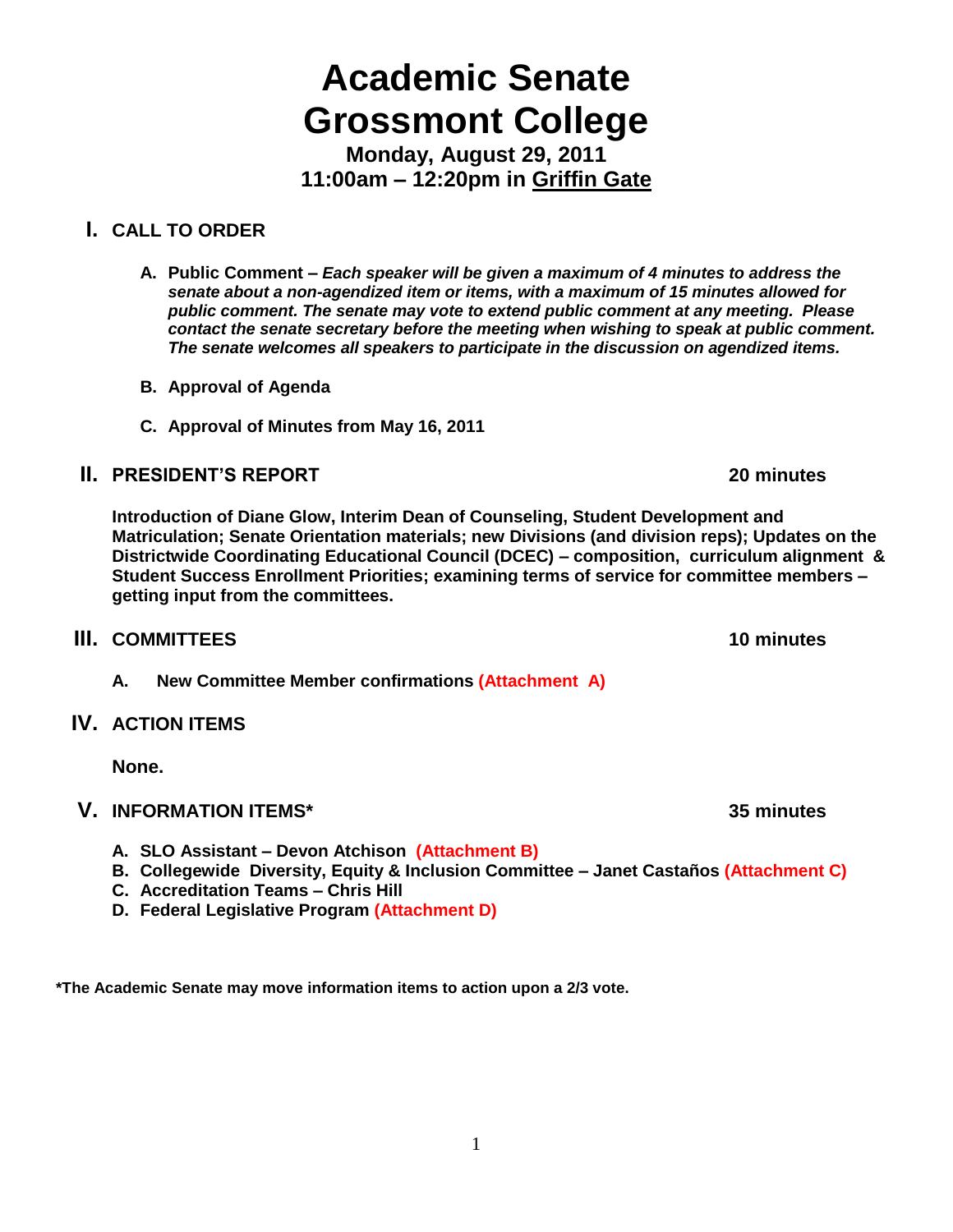#### **Attachment A (8/29/2011)**

#### **New Committee Members for Confirmation at Senate, 8/29/2011**

Disciplinary Hearing Committee Jim Tolbert, Student Svcs Jane Nolan, Student Svcs Scott Therkalsen, MNSESW Michele Perchez, MNSESW Victoria Curran, ALC

Enrollment Strategies Bonnie Schmiege, Student Svcs Gwenyth Mapes, ALC

Faculty Staffing Committee Scott Therkalsen, MNSESW

Grievance Hearing Committee Tom Olmstead, MNSESW John Oakes, MNSESW Craig Milgrim, MNSESW Sheri Strothers, ALC

Planning and Resources Council Jane Nolan, Student Svcs

TTLC Adele Schmidt, ESBS

Student Affairs Advisory Committee Amy Ramos, ESBS

World Arts and Cultures Karl Sherlock, ESBS Sydney Brown, ESBS Barbara Loveless, ESBS Shina Alagio, MNSESW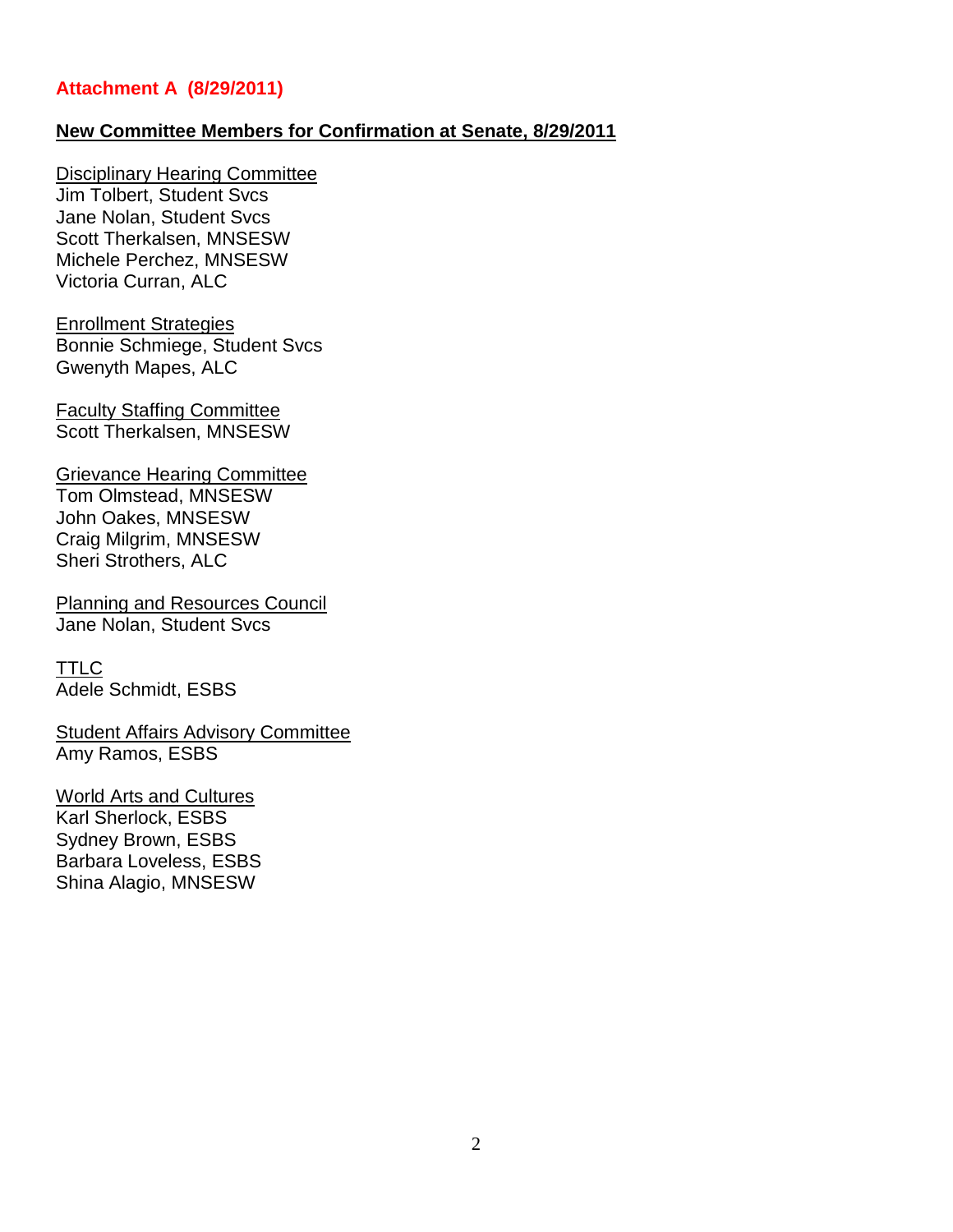# **Attachment B (8/29/2011)**

The SLO Assistant will assist the SLO Coordinator in the following areas:

**Accreditation Steering Committee meetings:** The SLO Coordinator and Assistant will serve on the Accreditation Steering Committee and take a leadership role on all SLO-related Accreditation tasks. **Prepare Accreditation Reports:** The SLO Coordinator and Assistant will prepare all necessary

Accreditation Reports and gather all necessary documentation and evidence for the Reports.

**Maintaining Databases:** The SLO Coordinator and Assistant maintain, via weekly updates, the following databases:

- [www.grossmont.edu/student\\_learning\\_outcomes](http://www.grossmont.edu/student_learning_outcomes)  $\bullet$
- [www.grossmont.edu/devonatchison](http://www.grossmont.edu/devonatchison)  $\bullet$
- Chairs & Coordinators Blackboard site

**Maintaining Spreadsheets:** The SLO Coordinator and Assistant maintain, via weekly updates, the following templates and spreadsheets: the Annual SLO Report Template, the GE/ISLO Mapping Document, and Department SLO Spreadsheets (which include the 6-Year Plans (6YPs)). The bulk of this work is done when departments submit Annual Reports, submit mapping information of make changes to their SLOs and/or 6-Year SLO Plans (6YPs).

**Workshop creation:** Each semester, the SLO Coordinator and Assistant put together at least one Workshop for Flex Week, based on the semester's goals/needs. During the semester, the plan is also to hold at least one additional SLO Workshop for people based on needs.

**One-on-one meetings, SLOs:** During Spring 2011, we will continue to meet with every department to discuss status, potentially re-writing SLOs if needed, offer assistance in any way, provide guidance on assessment strategies, etc. The SLO Coordinator and Assistant will document this process to also use as Accreditation evidence.

**FPDC Representative:** The SLO Assistant serves on the Faculty Professional Development Committee (there is a designated spot in the FPDC Academic Senate committee charge for the SLO Coordinator).

**Rapid Response Team:** The SLO Assistant will help to design assessment workshops, building up the Rapid Response Team (RRT), making sure their goals and roles are clearly defined and that each member of the RRT is knowledgeable and comfortable with the process.

**Program Review:** During the Program Review process, each department is asked to look at all of their collected Course SLO assessment data and use that to make some commentary on how successful their Program SLOs are. The questions in the Program Review document should help structure departments' conversations, but the SLO Coordinator, SLO Assistant and Institutional Research should also serve as resources to help departments.

**SSOs and ASOs:** Every October, a Student Survey goes out to measure many of our SSOs and ASOs; that survey data is collected and analyzed over the Fall semester and improvements are made to SSOs/ASOs every Spring semester. The SLO Coordinator and Assistant meet annually with the SSO and ASO areas, individually, to discuss progress, make changes, provide assistance, etc.

**Digitizing Annual Reporting process:** The SLO Coordinator and Assistant are a part of the conversation regarding digitizing (making available online) the Annual Reporting process and will provide input and assistance if/when Grossmont is able to digitize this process.

**GE Mapping Project:** The SLO Assistant will facilitate the collection of General Education assessment data and discuss/implement ideas on using GE Assessment data.

**Meeting With The VPAA:** The SLO Coordinator and/or the SLO Assistant will renew meeting with the new Vice President of Academic Affairs and others regarding progress for the college's SLOs, ASOs and SSOs.

**Conferences/Meetings:** The SLO Assistant will attend conferences and regional meetings as approved by the college President.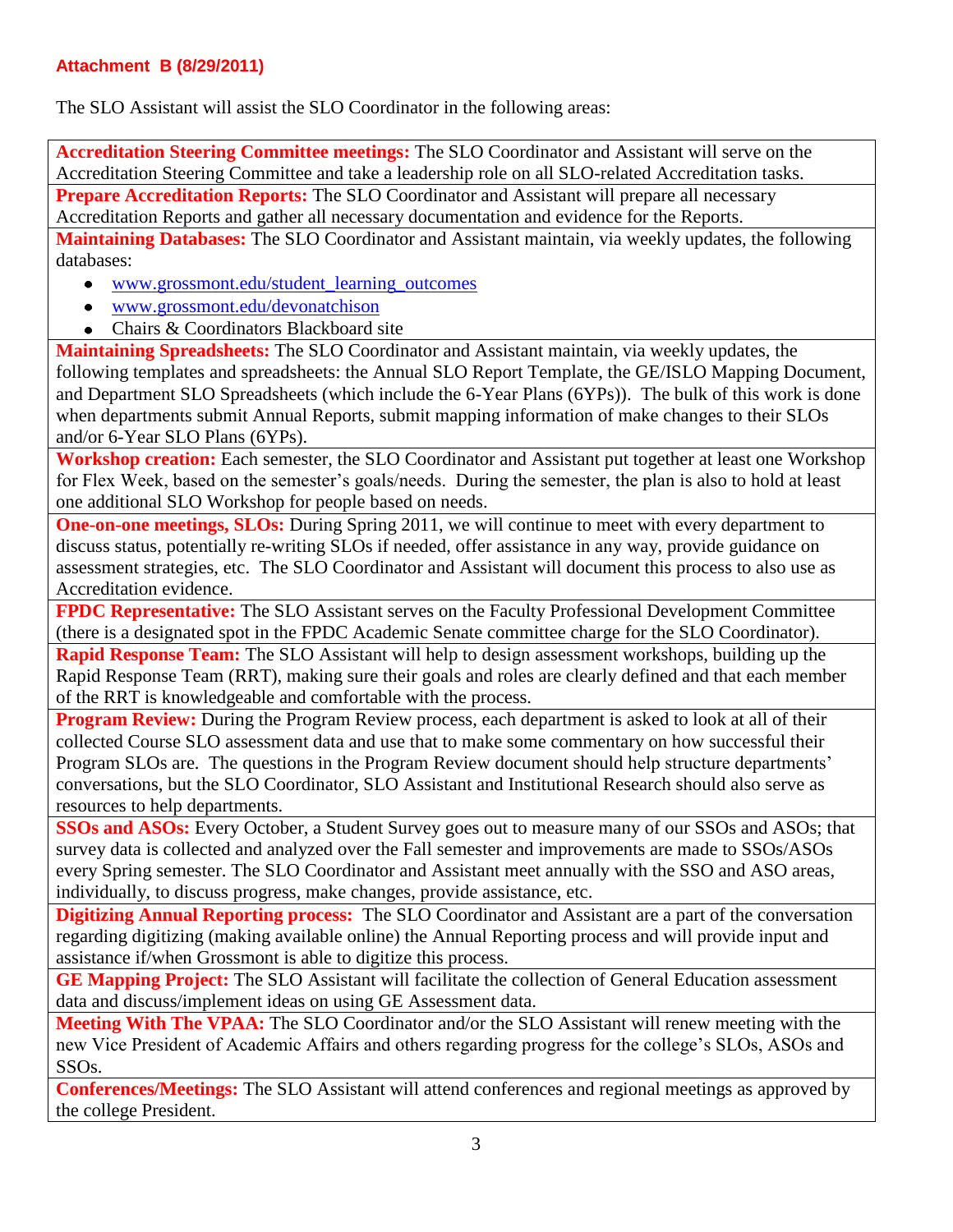#### **Attachment C (8/29/2011)**

#### **Grossmont College Diversity, Equity, and Inclusion Committee**

#### **Charge:**

The charge of the Grossmont College Diversity Equity and Inclusion Committee (DEIC) is to build a culture of inclusivity that promotes a global consciousness at Grossmont College and its community. Our objective is to provide a welcoming environment that fosters cultural competence, equity and respect for all employees and students.

The committee is responsible for assessing progress and disseminating information regarding diversity and equity; recommending meaningful strategies for improvement; overseeing the implementation of the charge college-wide; and ensuring compliance with relevant laws and regulations.

The committee is also responsible for overseeing the development, implementation, and evaluation of all college-wide diversity/equity plans in accordance with Title 5, other federal and state regulations, and GCCCD Diversity Vision and Mission statements [\(http://www.gcccd.edu/hr/diversity/es-diversity-vision-test.asp\)](http://www.gcccd.edu/hr/diversity/es-diversity-vision-test.asp).

The Diversity, Equity, and Inclusion Committee promotes acceptance of people of diverse age, ancestry, color, disability, ethnicity, perspective, national origin, religion, gender, sexual orientation, education and socioeconomic status. The goal of the Diversity, Equity, and Inclusion Committee is to create a welcoming and inclusive educational environment conducive to student success, where all feel safe, valued and respected. **Structure:**

The Grossmont College Diversity, Equity, and Inclusion Committee is overseen by the Leadership Council and the District-wide Diversity, Equity, and Inclusion Committee, and makes regular reports to the Academic Senate, the Classified Senate and the Planning and Resource Council (PRC).

#### **Composition:**

Administrative Tri-Chair - Selected from and elected by the DEI committee membership

Faculty Tri-Chair - Selected from and elected by the DEI committee membership

Classified Tri-Chair – Selected from and elected by the DEI committee membership

3 Classified Staff - appointed by the Classified Senate (classified tri-chair selected from this group)

3 Full-time Faculty – appointed by the Academic Senate (faculty tri-chair selected from this group)

1 Student Success Committee rep – appointed by the Student Success Committee

1 Part-time Faculty – appointed by the Academic Senate Part-time Issues Committee

3 Administrators – at least one from AA and one from SS (administrative tri-chair selected from this group)

2 ASGC Representatives

Additional resource people as needed

#### **Meeting schedule:**

Once a month, 2nd Thursday, 2:00-3:30 p.m.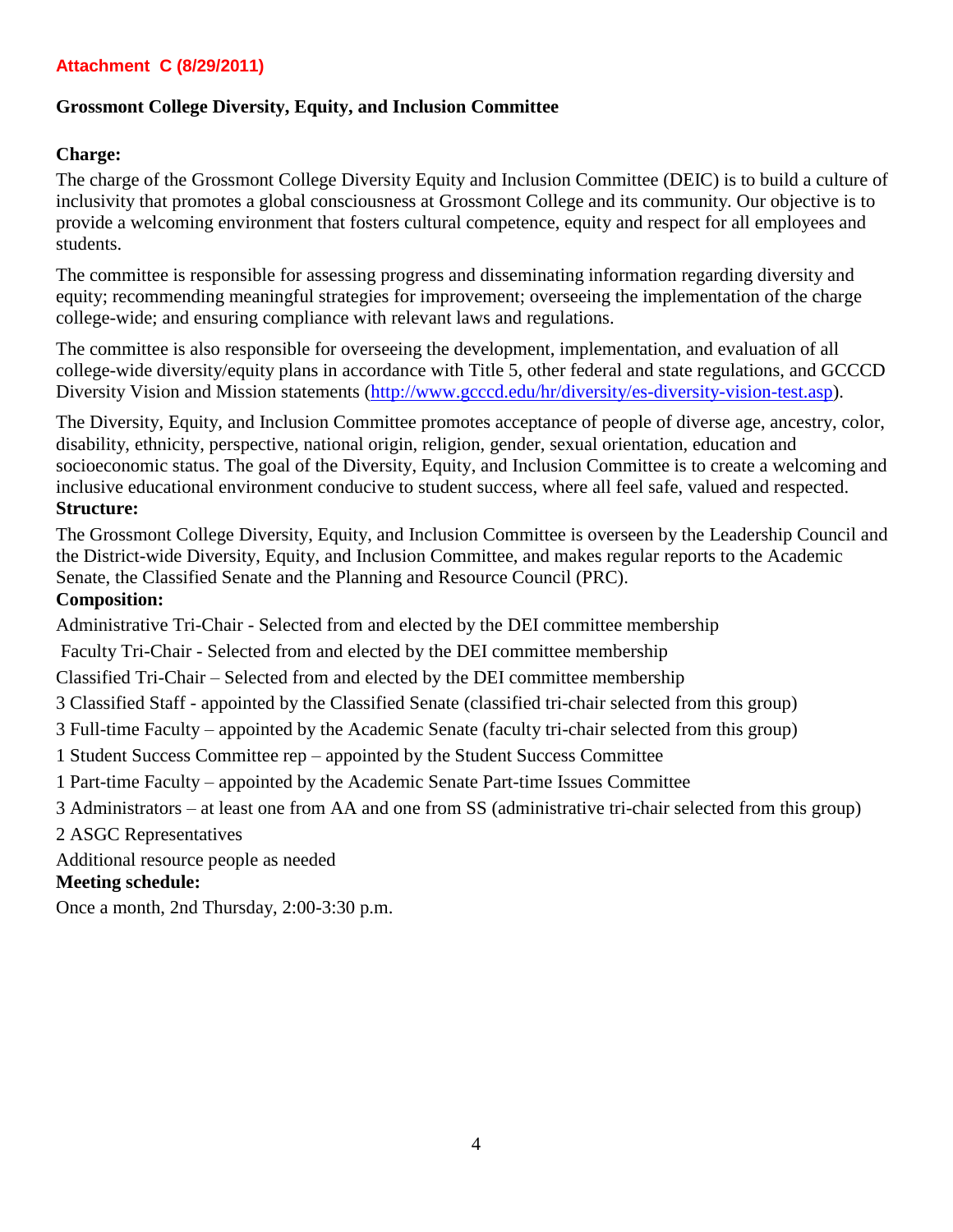# $|G ($

**GROSSMONT-CUYAMACA COMMUNITY COLLEGE DISTRICT** 

# **DRAFT 2011-2012 Federal Legislative Program**

#### **Financial Aid and Workforce Preparation**

#### **Summary**

Federal priorities for the Grossmont-Cuyamaca Community College District focus on access to community college through financial aid and on workforce preparation programs that are key to students and the community. Grossmont and Cuyamaca are part of a vast network of 112 colleges in California and almost 1,200 nationwide that serve as primary gateways to higher education for 44% of the nation's undergraduates and, in the East County, for 30,000 students – a number that has begun to decline as revenue cuts force the reduction of courses and services.

#### **The Grossmont-Cuyamaca Community College District supports:**

- 1. Preserving maximum access to the Pell Grant program for all eligible low-income community college students.
- 2. Maintaining the Pell Grant maximum award at \$5,550.
- 3. Reauthorization of the Workforce Investment Act and prioritizing the role of community colleges in delivering education and training.
- 4. Recognition by local workforce investment boards of community colleges as "preferred partners."
- 5. Continued funding of the Carl Perkins Act Streamlined reporting requirements for Federal programs.

#### **Background**

#### **Financial Aid**

Federal programs provide significant financial aid for community college students, supporting their access to career/technical, general education, and transfer programs. **Pell Grants** are widely recognized as the largest and most important federal higher education program. With the help of Pell Grants to assist with the costs of tuition, books and supplies, and living expenses, approximately 3 million low-income students are able to attend community college each year. The economic downturn has made these grants even more essential, as both the overall number of community college students and those with financial need have surged. The maximum grants, with their increase to \$5,550 in 2010, have been particularly important to San Diego region's residents because of the high cost of living. Efforts to reduce this level would penalize the most financially needy students.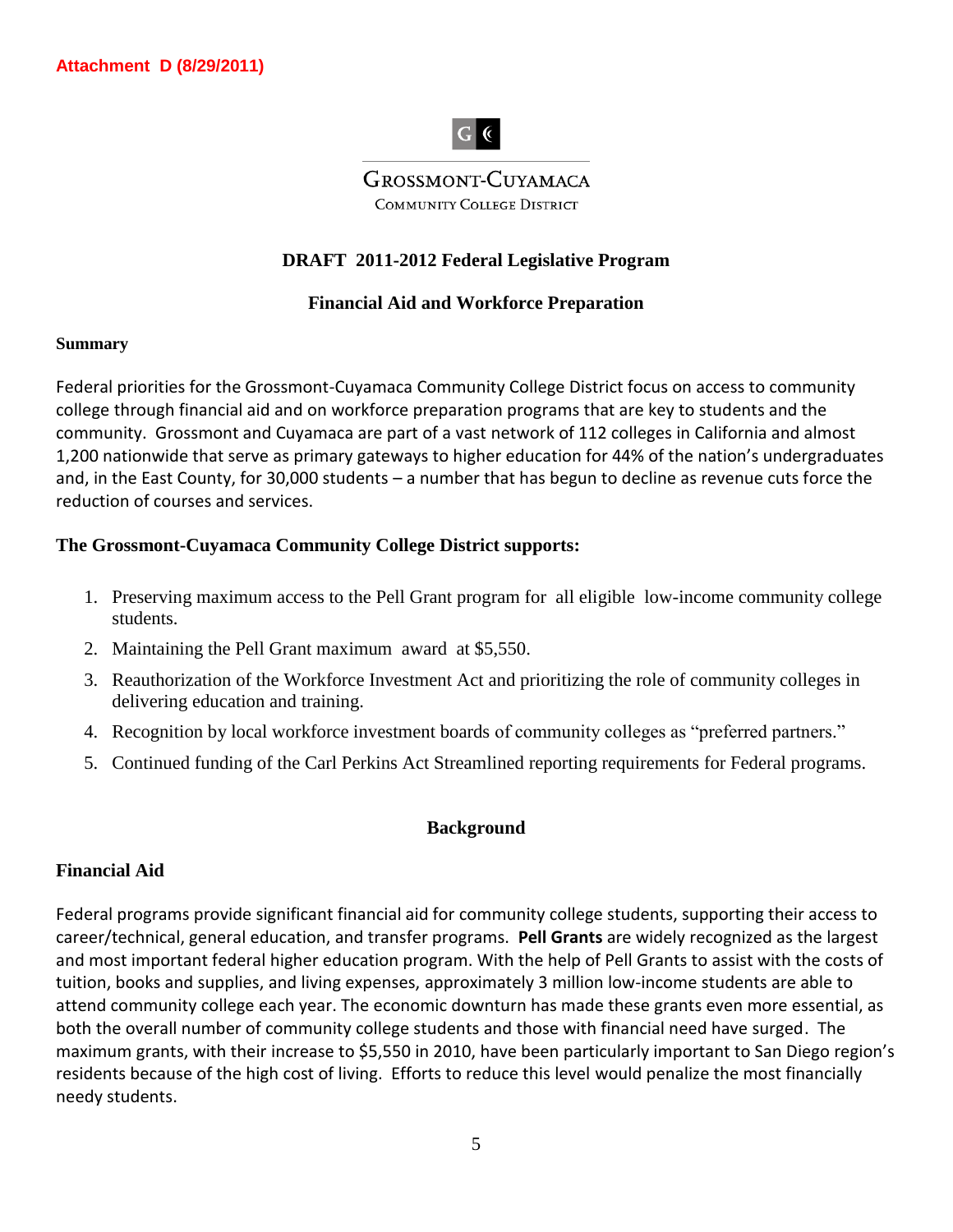For the 2009-10 school year, more than 6,500 GCCCD students received a Pell Grant, a 78 percent increase from 2007-08. The average income of Pell Grant Recipients classified as independent students (not living with a parent or guardian and reliant on their own income) is \$13,413. The average income of dependent students is \$25,685. The majority of independent and dependent students are employed either part- or full-time. Need-based grants provide essential support for students who come from the lowest-income households.

*The Grossmont-Cuyamaca Community College District supports:*

- *1. Preserving maximum access to the Pell Grant program for all eligible low-income community college students..*
- *2. Maintaining the Pell Grant maximum award level at \$5,500.*

# **Workforce Preparation**

The Grossmont-Cuyamaca Community College District plays a major role in helping the economy recover and is committed to increased attainment by our students of high quality degrees and certificates to meet the need for an increasingly skilled and knowledgeable workforce.

The Bureau of Labor Statistics projects that occupations which require an associate degree will grow the fastest of any occupations from 2008-2018, at about 19 percent. Middle-skill jobs represent 49 percent of the jobs in California, including health care workers, police, and firefighters. Middle-skill jobs are also essential to the energy efficiency, wind, solar, and bio-fuels industry.

*A Grossmont College student in the cardiovascular technician program has been selected to work on a NASA-sponsored research program studying space medicine in zero gravity.*

Federal career/technical policies and funding support preparation for specific occupations and industries. *Cuyamaca College has been at the forefront of green jobs training, housing the Environmental Training Center, working on the Border Area Development and Growth of Environmental Responsibility (BADGER) Project for the Environmental Protection Agency, and developing new solar energy training programs.*

*Grossmont College's forensic program has been praised as being one of the best in the nation.* 

Many of the federally supported workforce programs carry with them onerous reporting requirements which are in need of streamlining. In addition, public institutions of higher education, whose programs are monitored for quality through accreditation, state licensure and other state and federal programs, should be deemed automatically eligible to provide services to WIA participants.

*The Grossmont-Cuyamaca Community College District supports:*

*1. Streamlined reporting requirements for Federal programs.*

The **Carl D. Perkins Career and Technical Education Act** is one of the largest and most established sources of federal institutional support for community college career/technical programs, helping improve all aspects of cutting edge educational programs. The Perkins Act gives postsecondary institutions the flexibility to identify local priorities and use the basic State Grants to fund innovation in career/technical education programs.

Community colleges use these funds for a variety of purposes, including training first responders and other public safety officers; helping students meet challenging academic, vocational, and technical standards; improving curricula; purchasing equipment; integrating career/technical and academic instruction; and fostering better links between colleges and the business community.